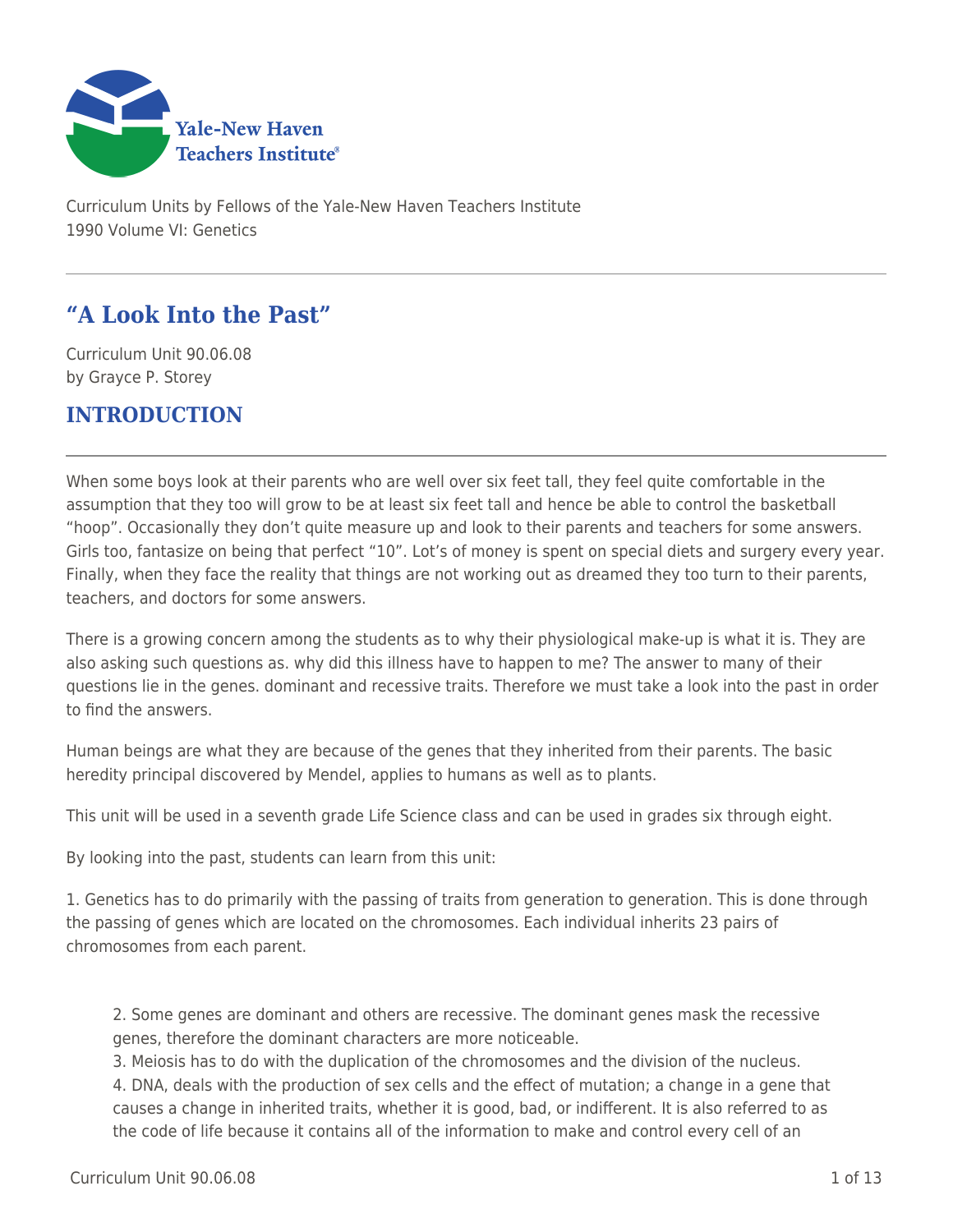organism.

5. Mitosis, which has to do with duplication of the chromosomes and the division of the nucleus and the cytoplasm. It is through mitotic cell division that organisms grow and develop.

6. Inherited diseases can and will occur because of errors in the genes. This unit also includes a vocabulary list, lesson plans, teacher and student reading list, hands on activities, resources, and a bibliography.

# **HEREDITY**

A lot of students look to athletes as a role model and in so doing, they want to become another generation of Michael Jordans. In their searching they have added new words and meanings to their vocabularies. These words and meanings are helping them to come to understand the probabilities of being tall or short. Heredity is the transferring of developmental potentialities from one generation of living organisms to the following generations. These potentialities reside in the chromosomes of body cells.

It was Gregor Mendel, in the 1860's, who began analyzing hybrid pea plants to see if he could find a pattern in the characters handed down from one generation to the next. Mendel and his successors reasoned that, characters genes were the vehicle and repository of the heredity mechanism and each inherited trait or function of an organism had a gene directing its development and appearance. However,

Mendel did not know the location of the genes. It was not until the late 19th century that new microscopes and dyes were improved which aided in locating the genes. In the early 20th century Mendel's work was rediscovered and fully appreciated.

Genetics is a branch of biology which has to do with heredity and the variations between parents and offspring.

The following are the basic principals of genetics:

1. Traits or characteristics are handed down from one generation of organisms to the next generation.

- 2. The traits of an organism are controlled by the genes.
- 3. Organisms inherit genes in pairs—one from each parent.
- 4. Some genes are dominant shile others are recessive.

5. Dominant genes mask recessive genes when both are inherited by an organism. Traits or genes are located on the chromosomes. The chromosomes are rod-like structures located in the nucleus of cells of all plant and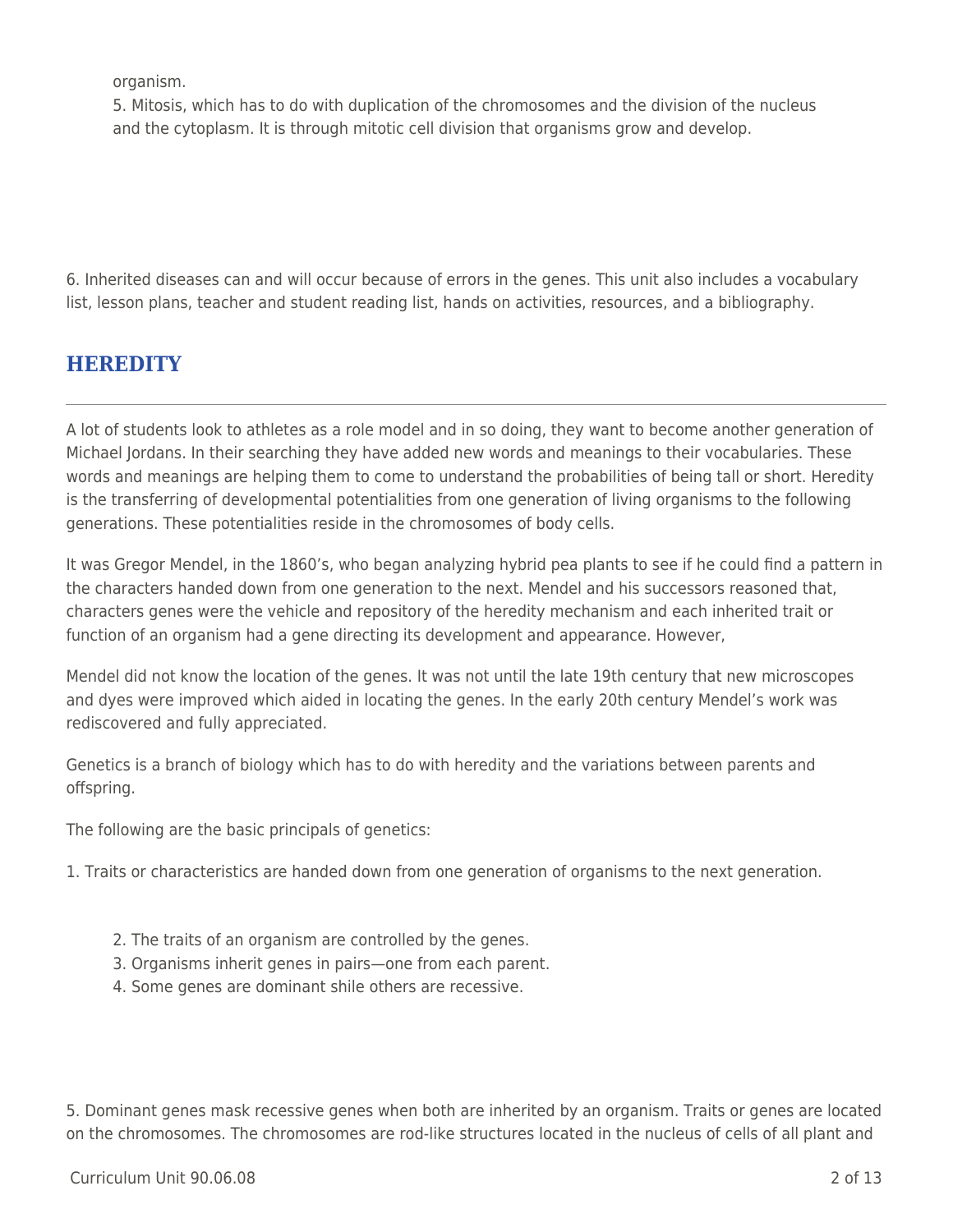animals. The main function of chromosomes is to control the production of proteins which consequently control the traits of plants and animals.

## **MITOSIS**

All animals and plants are made up of cells. As the human embryo forms like cells organize the body according to the genetic blueprint each cell carries within itself. All cells contain a nucleus that is the center for reproduction and carries the genetic code. The division of one living cell and making two complete living cells is an important biological phenomenon. By this process, continuity of a species is ensured and mutation of a species is made possible.

Before the cell divides the material in the nucleus is duplicated. Cell division involves the cleavage of the cytoplasm and the nucleus.

To form two new cells the nucleus of the dividing cell goes through four stages:

Prophase—This is the first phase of mitosis. The nuclear membrane begins to disappear. The chromatin shortens and thickens to form the rod-like chromosomes. Two centrioles double then seperate. Spindle fivers form between centrioles. Chromosomes pairs become attached.

Metaphase—In the second phase the chromosomes pair up along the equator. Anaphase—In the third phase, there is a separation of sister chromosomes and the beginning of movement of sister chromosomes toward the opposite poles.

Telophase—In the final phase of the cell division process, the cell body divides into two. Each daughter cell completes the process which restores it to an interphase cell. Interphase is the period between mitosis. During this stage, the cell is performing all of its life function but no division is taking place. Mitosis Cell Division (figure available in print form)

## **MEIOSIS**

When a child is born he usually possesses a gene pair for each trait. For any particular trait, one gene contributed by a parent is on one of the paired chromosomes. The other gene for that trait from the other parent is on the opposite chromosomes. An offspring normally has 46 chromosomes or 23 pairs. Each parent contributes one of each chromosomes to make up the 46 chromosomes.

In the process of meiosis, sex cells are produced. These cells can be either sperm or egg cells. In this same process, the number of the chromosomes carried by each sex cell is exactly half the normal number of chromosomes found in the parent. In the formation of the offspring the sex cells combine and each contributes half the number of chromosomes. At the termination of the process the offspring gets the normal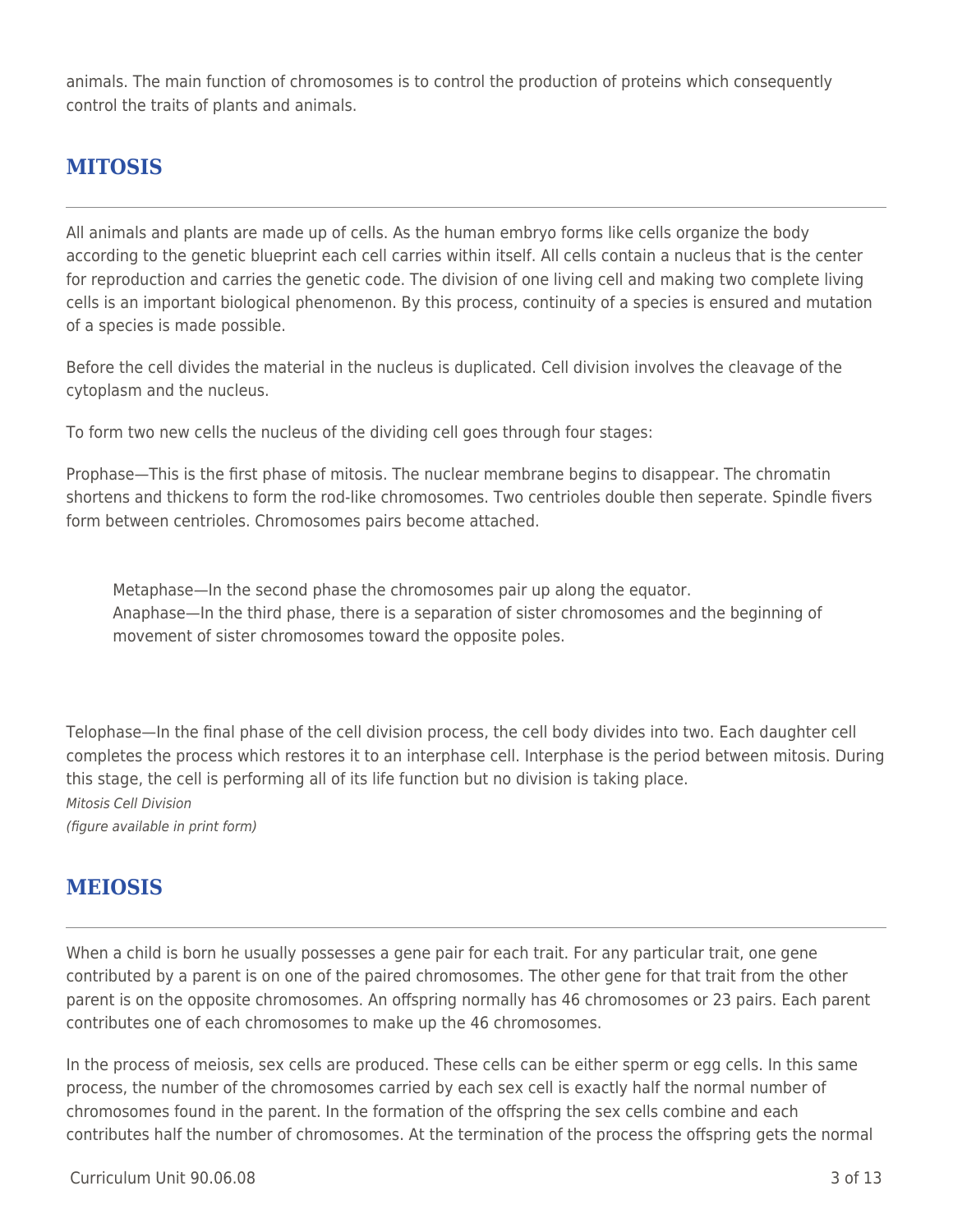number of chromosomes and half are from each parent.

In 1907, Thomas Hunt, a zoologist, began his study of chromosomes and genetics by using the fruitfly. His study indicated a peculiarity about the chromosome shape. He labeled the pair with the rod-shape the X chromosome and the pair with the hook shape the Y chromosome. More studies and testing led to the outcome that the X and Y chromosome determine the sex of an organism. Any organism that has two (XX) chromosomes is a female and any organism that has one X and one Y chromosome is a male. This may be true in humans but in the case of the fruit fly, Drosophilia Melanogaster, the inheritance of sex depends on a simple chromosomal mechanism. The male species has one X chromosome and the female species has two (XX) chromosomes.

Meiosis Cell Division (figure available in print form)

## *DOMINANT/RECESSIVE*

Occasionally when children question why they are not measuring up to what they want to become, they then go to their parents for some answers. Some parents may not be knowledgeable in the fact that some of the answers reside in the dominant and recessive genes. Mendel, during his study of plants realized that each plant contained two factors for a particular trait. In some plants the two factors (genes) were both for the tallness trait. These plants were true breeders and only produced tall plants. In a like-wise manner short plants contained two shortness factors were true breeding short plants. In instances when a plant contained both tallness and shortness factors, the plant would grow tall. This particular plant might still pass on on its shortness factor to the next generation of plants.

Today scientists use symbols to represent different forms of traits. The capital letter represents dominant genes and the small letter represents recessive genes.

### (figure available in print form)

Shortness in the parent generation (P1) generation, disappears in the first generation (F1) generation, and reappears in the second generation. (F2 generation). What is true for the plant is also true of the animal for many traits.

Organisms that have genes that are alike for a particular trait (TT) are purebreds and organisms that have genes that are different for a trait (Tt) are hybrids.

In the case of incomplete dominance the genes are neither dominant nor recessive. The genes appear to blend together when they are inherited and become combinational. An example in animals for incomplete dominance is the Andalusian fowl. Neither black nor white feathers are dominant. When a gene for a black feathered fowl and a white feathered fowl is present, the fowl appears to have black feathers with tiny white dots.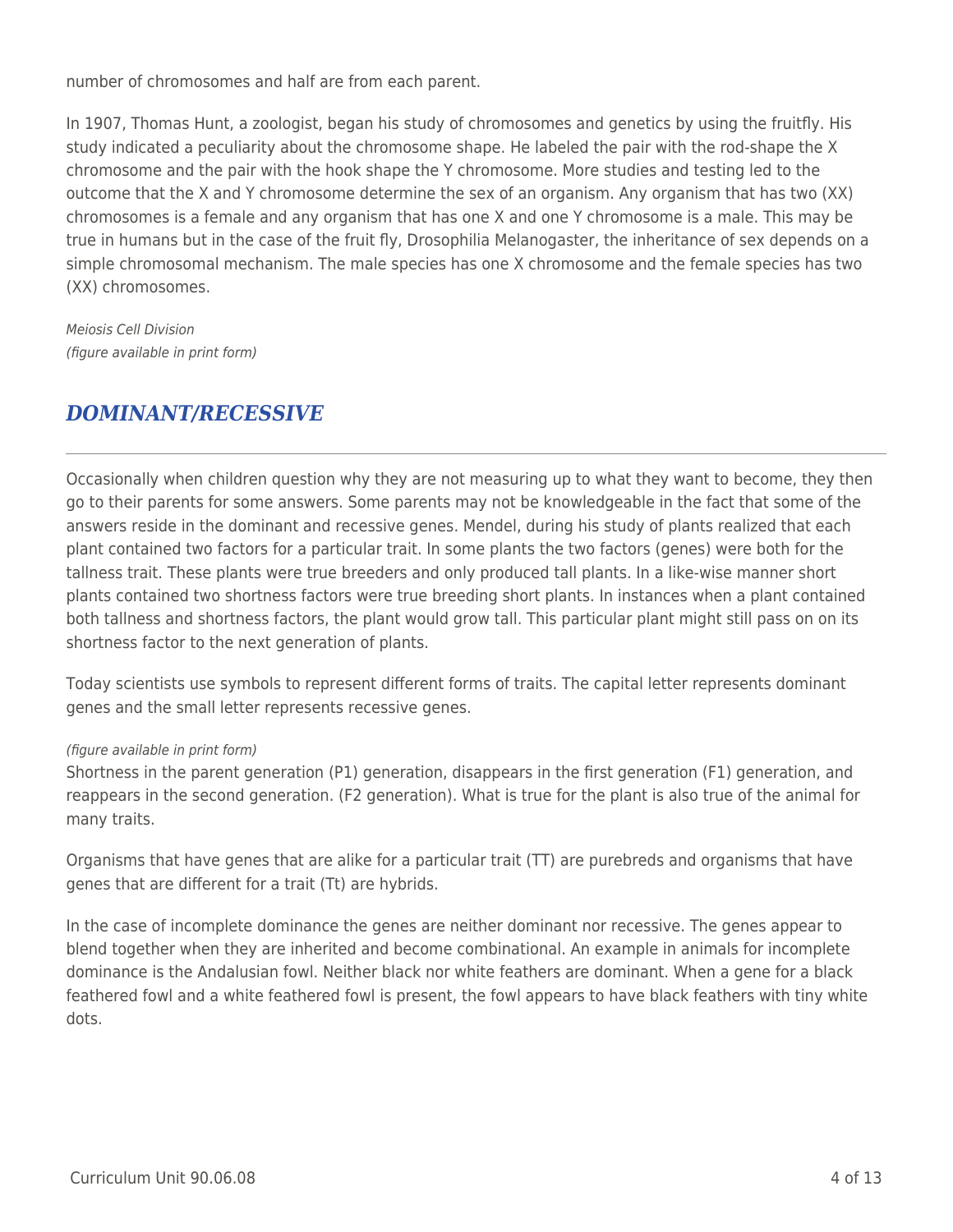## **MUTATION**

Mutation can occur in plants creating a new variety. Mutation is a change in genes or chromosomes which cause a new trait to be inherited. When mutation occurs in a body cell, only that organism that carries the mutant gene is affected. An example is sickle cell anemia. If mutation occurs in a sex cell, that mutation can be expressed in the next generation. It is a possibility that the characters of the next generation may be changed.

Some mutations are harmful and can reduce an organism's chance of survival or reproduction.

There are also some helpful mutations. An example is the Katahdin potato. This new potato variety resists diseases that attack other potatoes.

Most mutations are neutral and do not produce any obvious changes.

In 1946, professor Muller, earned the Nobel Peace Prize in physiology, his work concluded that mutation could be produced by an environmental agent, such as X-rays. However, since that time scientists have evidence that ionizing irradiations, various chemicals, and heat shocks are mutgenic agents.

### (figure available in print form)

### **NITROGENBASES**

The structure of DNA resembles a spiral staircase. The rungs in the staircase are formed by pairs of nitrogen bases. The order of the nitrogen bases determine the particular genes of the DNA molecule. The code is the order of nitrogen bases on the DNA molecule. It is the variation in the arrangement of the bases that determines the individual's heredity.

In RNA, the nucleotide bases are U, C, A, and G. In the RNA the U takes the place of the T. There are 20 amino acids and each have more than one codon. The code for amino acids is based on triplets. The codons for the amino acid phenylalanine are UUU and UUC.

### **DNA (Deoxyribonucleic Acid)**

The key to all of the "why" questions is locked up in the DNA. DNA is the basic substance of heredity and is found in every cell in the body. It contains all of the information needed to make and control every cell of an organism and is there-by called the code of life. DNA is the major component of chromosomes. There is also a basic protein component in the chromosomes. In some viruses the genetic determinants are RNA rather than DNA. DNA appears to be the heredity material of the majority of life forms.

The DNA molecules have two functions: replicating themselves and directing the synthesis of RNA. Each complementary strand of the double helical structure directs the synthesis of its complementary strand. In the rebuilding process each half of the two complete molecules will specify that its new complement be an exact copy of the original.

"DNA is to serve as a template of RNA synthesis. The biosynthesized RNA molecule copies the base sequence of the DNA, so that it transcribes the information carried in the original genetic code. The function of RNA is to carry the genetic message from DNA to the cytoplasm to conduct protein biosynthesis." Chromosomes synthesize RNA only in the interphase stage.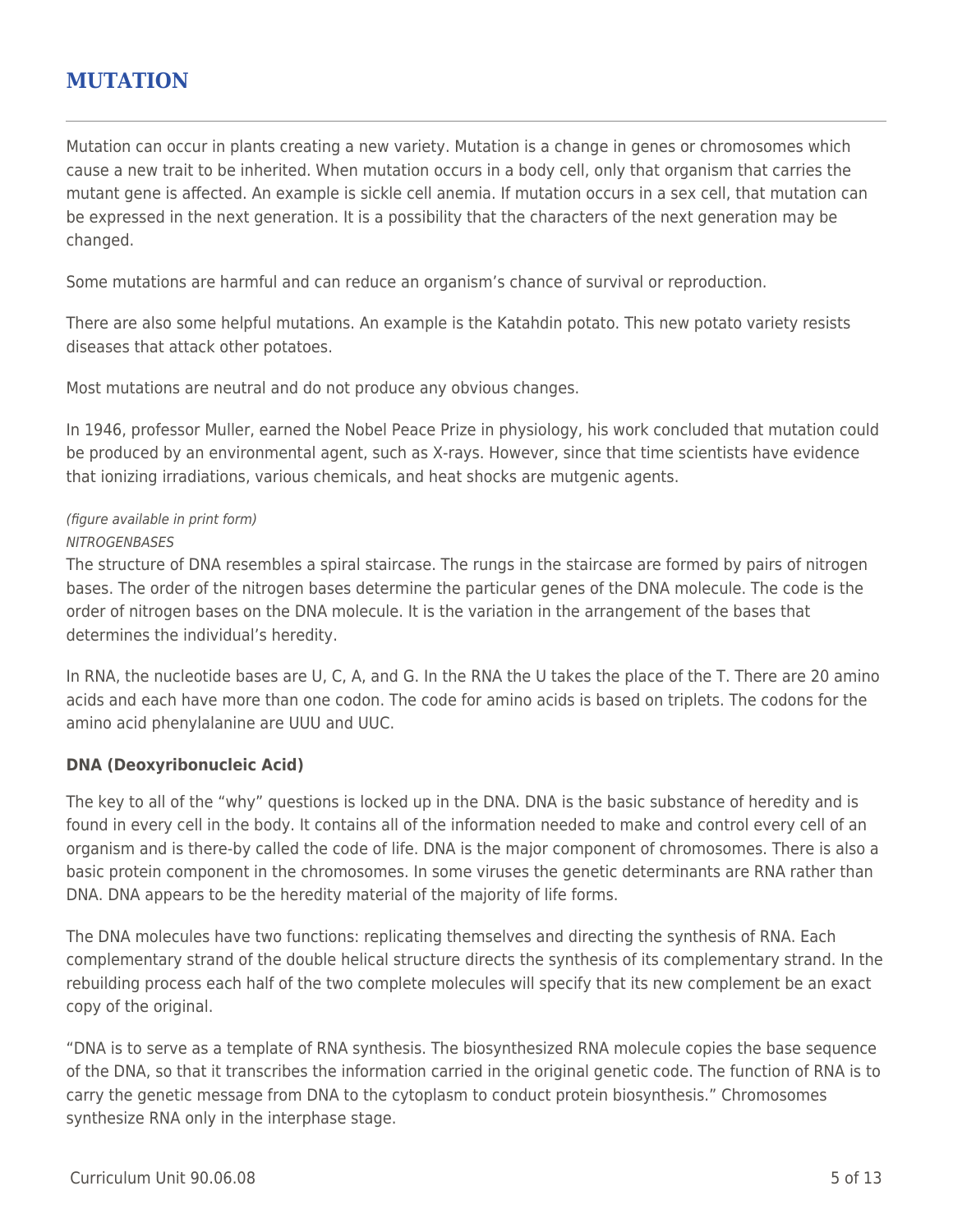DNA is a chemical structure in the body put together like a string of beads. This unit is made up of four bases: T-thymine, A-adenine, C-cytosine, G-guanine. The angular ring shapes represent rings of linked carbon and nitrogen atoms. Each base is attached to a sugar and phosphate molecule. The sugars are rings of carbon and ten or eleven rings of oxygen, and the base is attached directly to the sugar. The base-sugar phosphate units of DNA chain are called nucleotides.

Human DNA is broken up into 46 chromosomes in each of or 60 trillion body cells. If all of our cells's DNA were laid end to end it would reach the sun and back many times.

DNA STRUCTURE (figure available in print form)

# **SICKLE-CELL ANEMIA**

When the structure of an inherited gene contains an error and the genes control the production of an important protein such as hemoglobin, the red oxygen carrying pigment in the blood, the outcome is that the hemoglobin may not be able to do its job well. An example of this is Sickle-cell Anemia. In this inherited condition the red blood cells are easily destroyed in the body. This condition is transferred by a single gene structure of the hemoglobin. The person inherits one gene for sickle-cell anemia from each parent. Should the individual inherit only one abnormal gene from only one parent he will have the Sickle-cell trait. The carrier of sickle-cell trait leads a completely healthy life except for extreme conditions of low oxygen. The carrier has no anemia nor symptoms. About 7% of black Americans have Sicklecell trait, and one out of 625 have the disease.

These abnormal red blood cells take on an abnormal chemical composition which leads to the decreased ability of the red blood cells to carry oxygen. This sickling shape causes clumps and clots and will block blood vessels.

The symptoms of Sickle-cell anemia are: general weakness, headaches, nausea, vomiting, fever, jaundice, and pain in muscles and joints. The blockage of the blood vessels can cause crisis which leads to the lost of function and causes pain. The crisis may involve the chest, brain, back, abdomen, and extremities.

There is no cure for Sickle-cell Anemia or the painful crisis. The treatment includes administration of fluids and pain relieving medication including narcotics.

In order to cure an inherited disease means correcting the error in a gene or replacing the abnormal protein completely.

SICKLE-CELL ANEMIA PEDIGREE (figure available in print form)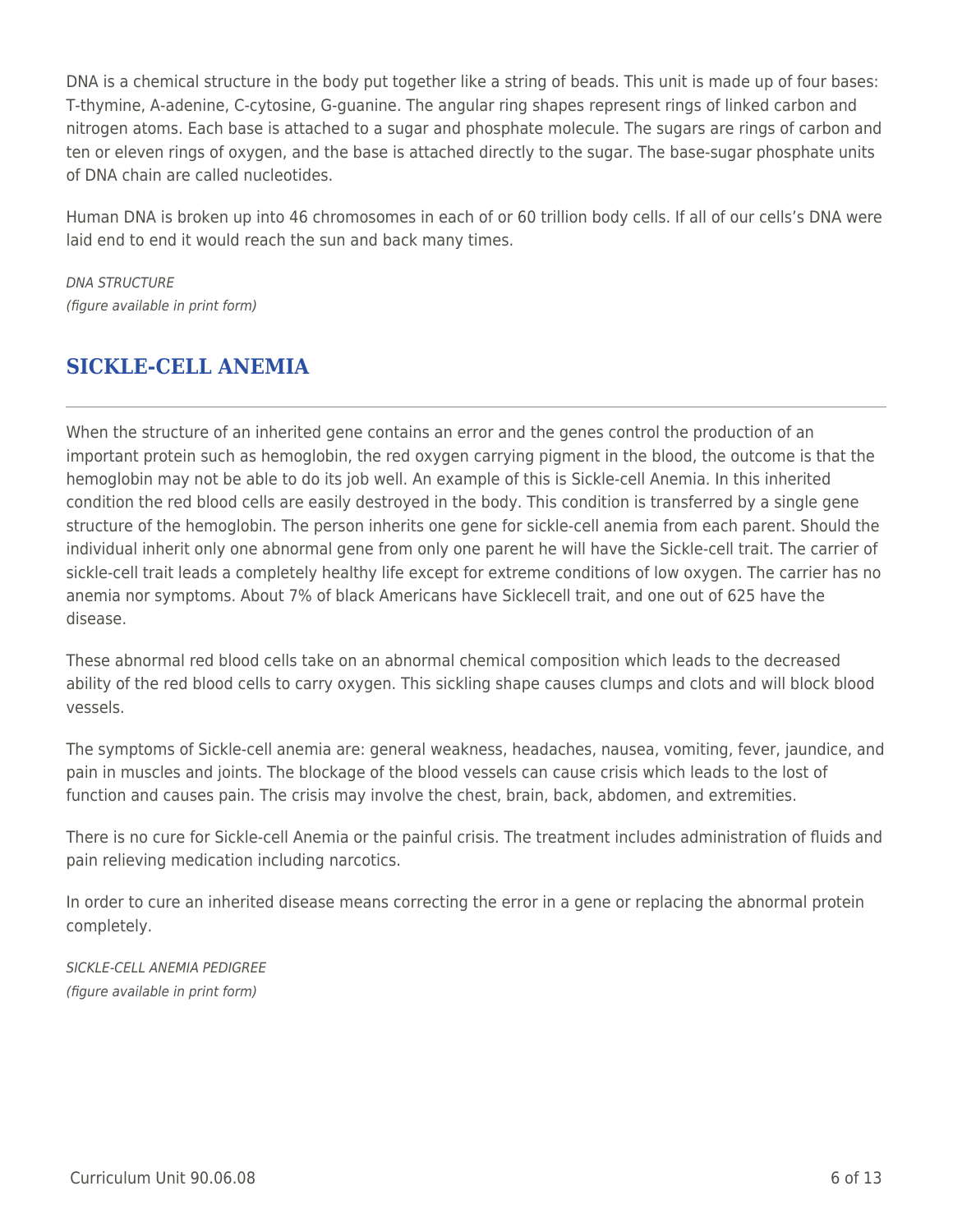## **THALASSEMIA**

In the United States, thalassemia is mostly diagnosed in people of Mediterranean decent: Italian, Greek and Southeastern Asiatics, Cambodians and Laotians. Thalassemia is an inherited anemia which results in decreased production of hemoglobin. This disease occurs in two forms. The Thalassemia trait is mild anemia resulting from a person inheriting one thalassemia gene. The individuals with the trait has no symptoms and does not become ill. Five percent of Americans with Greek and Italian ancestors have the trait.

Thalassemia Major or Cooley's Anemia occurs when an individual inherits two thalassemia genes, one from each parent. The anemia is so severe that regular blood transfusions are necessary every four to five weeks. These transfusions make it possible for the child to be generally well through childhood. The side affects of the blood transfusions is a build up of iron. Excess iron damages the pancreas, resulting in diabetes. It can also damage the heart causing heart failure and death.

The treatment for the iron overload is the drug desferal. This drug must be injected over an eight to ten hour span using a battery driven pump. The injections are administered five to six nights weekly.

**THALASSEMIA** (figure available in print form)

# **HEMOPHILIA**

Hemophiliacs do not bleed any faster that any one else, they just bleed longer. The problem lies in the prolonged oozing primarily into muscles and joints. Approximately one in every 10,000 boys is born with hemophilia. This disease knows no race, creed nor color. Hemophilia is a recessive sex-linked disorder. The female may be a carrier but seldom has bleeding problems herself.

The disorder is caused by the absence of one of the 10 clotting factors, which are proteins necessary for blood clotting.

There are two types of hemophilia, Hemophilia A (classic hemophilia) also known as factor VIII deficiency and Hemophilia B (Christmas disease) also known as factor IX deficiency.

Hemophilia has three levels of severity: mild, moderate, and severe.

Mild hemophiliacs have prolonged bleedings only with surgery, tooth extractions, or major injuries. In case of the moderate hemophilia, bleeding can occur into joints or muscles following a mild trauma such as sprains or bumps. The severe hemophiliac will have more frequent and severe bleeding. This bleeding may take place into joints, muscles, or body organs with no apparent injury, cause, or after surgery.

When a hemophiliac sustains an injury the first aid treatment is the same as for anyone else. In some instances an intravenous transfusion may be necessary to replace the missing clotting factor. This procedure takes approximately 10-20 minutes.

The majority of students with hemophilia can engage in many normal physical activities. Moderate exercise is an essential for the hemophiliac because it helps to strengthen muscles and help prevent joint damage.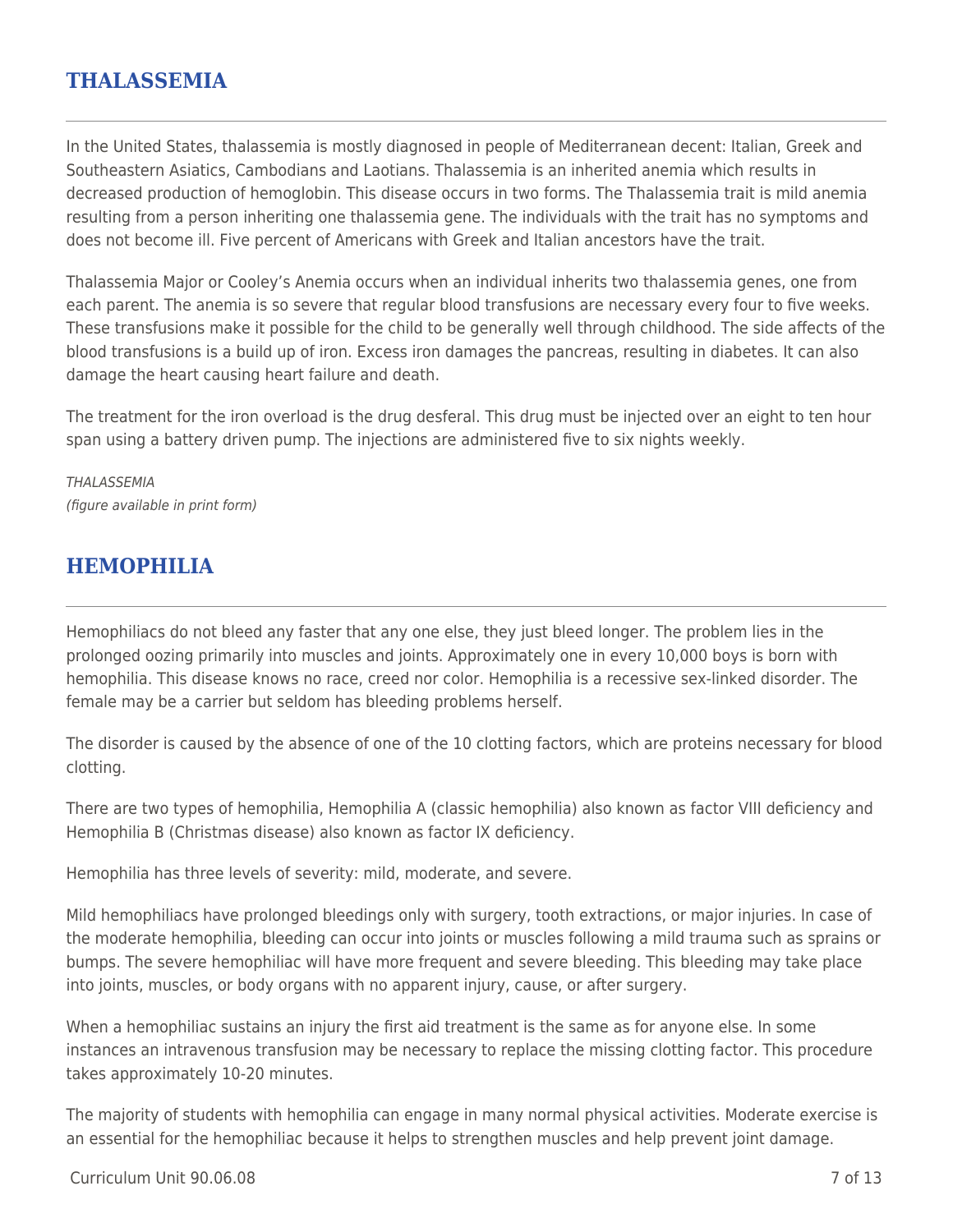Modern treatment with biosynthetic factor VIII also helps them to lead a more normal life.

HFMOPHII IA (figure available in print form)

# **MARFAN SYNDROME**

Marfan syndrome is an inherited disease that affects the connective tissue of the bones and ligaments and of the eye, heart, blood vessels and lungs. This disorder can affect more than one person in a family. An individual when affected by Marfan syndrome is often tall, slender and very flexible. The spinal curve can become severe without treatment. The breast bone protrudes due to an over growth of ribs. The face is long and slender. The teeth are crowded. Infants tend to look older than they are. The individual will also suffer nearsightedness and the lens will be off center. In the heart, the blood vessels are affected in nearly all persons. These affected vessels cause an abnormal motion when the left ventricle contracts sometimes leading to heart murmurs. The aorta can become enlarged therefore requiring more frequent doctor visits. In the lungs there is less elasticity than normal.

Marfan syndrome is caused by a mutant gene. The Marfan gene may be inherited from a parent affected by the disorder or from an unaffected parent who had a mutation in the sperm or egg cell.

Some researchers tend to believe that the cause for Marfan syndrome is due to a change in one of the proteins that provide strength to connective tissue.

It is estimated that one out of 10,000 persons in the United States is affected. Marfan syndrome is no respector of race, sex, or ethnic group.

Presently, there is no cure for Marfan syndrome. A true cure includes altering the gene structure of that gene responsible for causing the condition.

This condition does not prevent the affected person from holding down a compatible job, however, vigorous physically exerting activities should be avoided.

Pedigree of family with Marfan Syndrome (figure available in print form)

# **CYSTIC FIBROSIS**

Cystic Fibrosis is a hereditary disorder that affects the mucus producing glands in the pancreas, lungs, and intestines; causing a thick, sticky mucus to form. It is one of the most common life threatening genetic disorders in caucasians, affecting one in 1,500 to 2,500 infants. Cystic Fibrosis is very rare in blacks and orientals. The pancreas is responsible for producing insulin and enzymes essential for proper food digestion. In cystic fibrosis the pancreatic ducts are obstructed and this causes a deficiency or total absence of its secretion. This problem leads to an inability to digest fats and consequently leads to malnutrition. In most cases insulin is still produced and diabetes is not a side affect.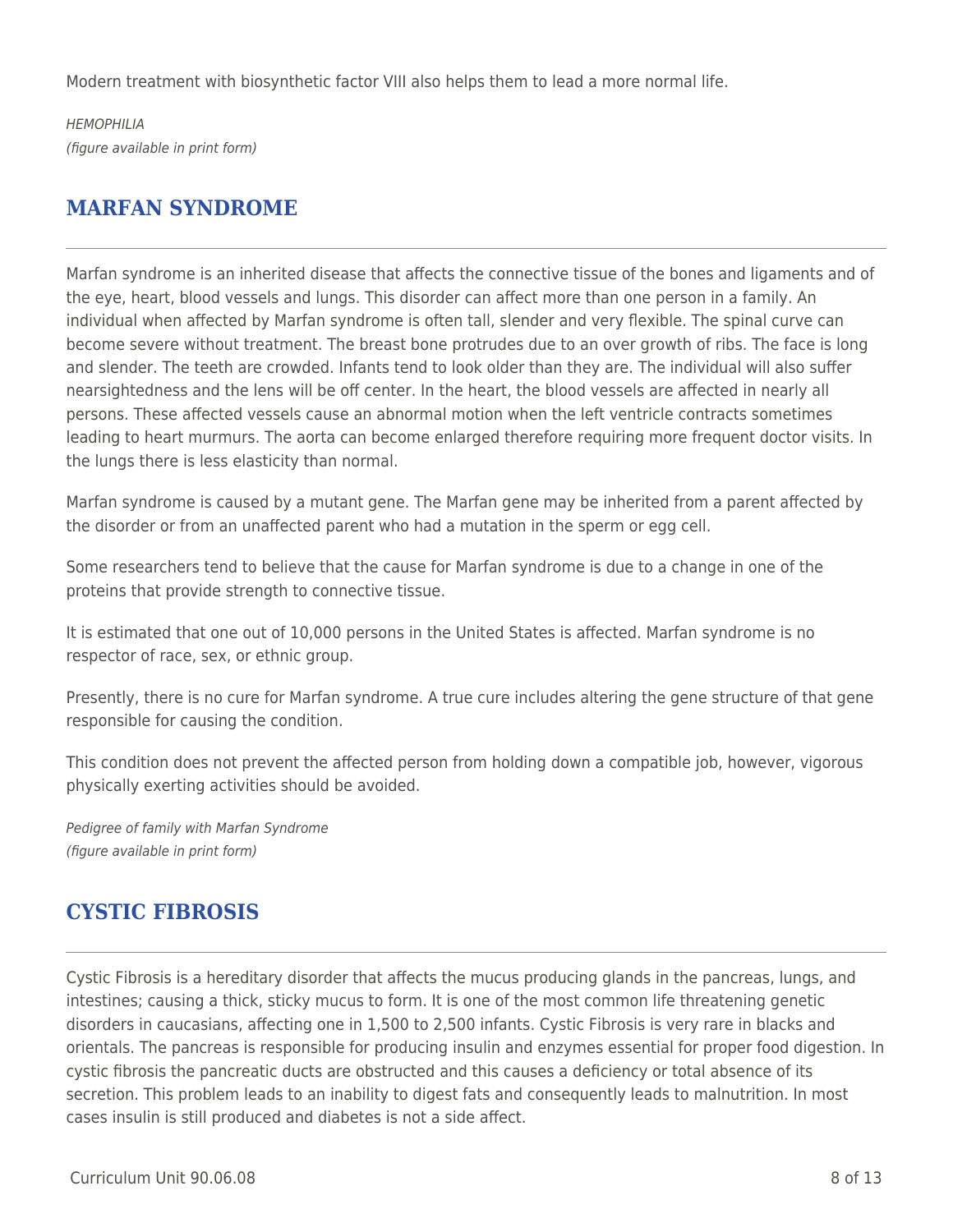In cystic fibrosis a chronic infection can occur when the mucus producing glands of the respiratory system are affected. This is characterized by the lungs becoming filled with little cysts containing pus and the delicate tissue in the air sacs is replaced by fibrin which is rigid. This can bring on hacking coughs, wheezing, and shortness of breath. Severe lung infection leading to respiratory arrest is a primary cause of death in a person with cystic fibrosis.

A diagnostic test for cystic fibrosis is the sweat test. This test measures the amount of salt in perspiration especially chloride. An affected person will have higher than normal amounts of chloride.

There is no cure for cystic fibrosis, only treatment of symptoms; antibiotics for infection, medication to thin mucus in the lungs, high calorie low fat diets to help with digestion, vitamin supplements, and supplementation with pancreatic enzymes.

Cystic Fibrosis is inherited only if both parents are carriers of the gene. It cannot be passed on if only one parent is a carrier.

Cystic Fibrosis family pedigree (figure available in print form)

*Vocabulary* **HEREDITY** 

TRAIT

**CHARACTER** 

**GENETICS** 

GENE

DOMINANT

RECESSIVE

**CHROMOSOME** 

Y CHROMOSOME

X CHROMOSOME

MEIOSIS

MITOSIS

PUREBRED

**HYBRIDS** 

MUTATION

### DNA

 $C$ urriculum Unit 90.06.08 9 of 13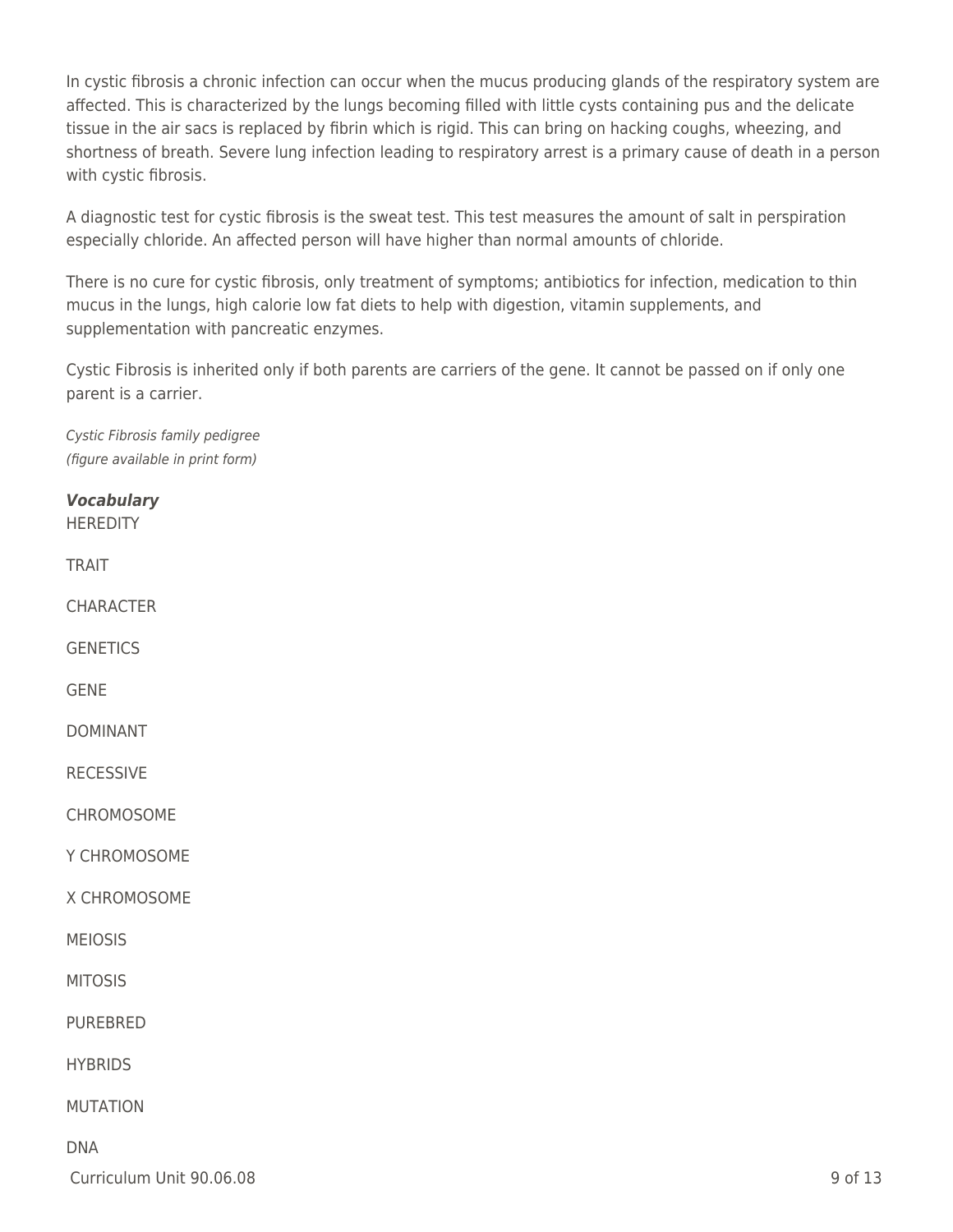INHERIT

HEMOGLOBIN

SICKLE-CELL ANEMIA

THALASSEMIA

HEMOPHILIA

CYTOPLASM

**NUCLEUS** 

GERM CELL

EMBRYO

RNA

SPINDLE

**CHROMATIN** 

GENETIC CODE

## **LESSON PL** *ANS*

### I. MEIOSIS AND MITOSIS

### **Performance Objectives**

1. After completing this unit the students will be able to distinguish the difference between meiosis and mitosis cell division.

2. They will be able to discuss each stage of mitosis.

3. The students will be able to discuss the difference in the germ cells of the Drosophilia melanogaster and the human being.

- Vocabulary Discussion
- 1. meiosis (see topic) 1. Meiosis cell division
- 2. mitosis (see topic) 2. Mitosis cell division
- 3. chromosomes 3. The 23 pairs of chromosomes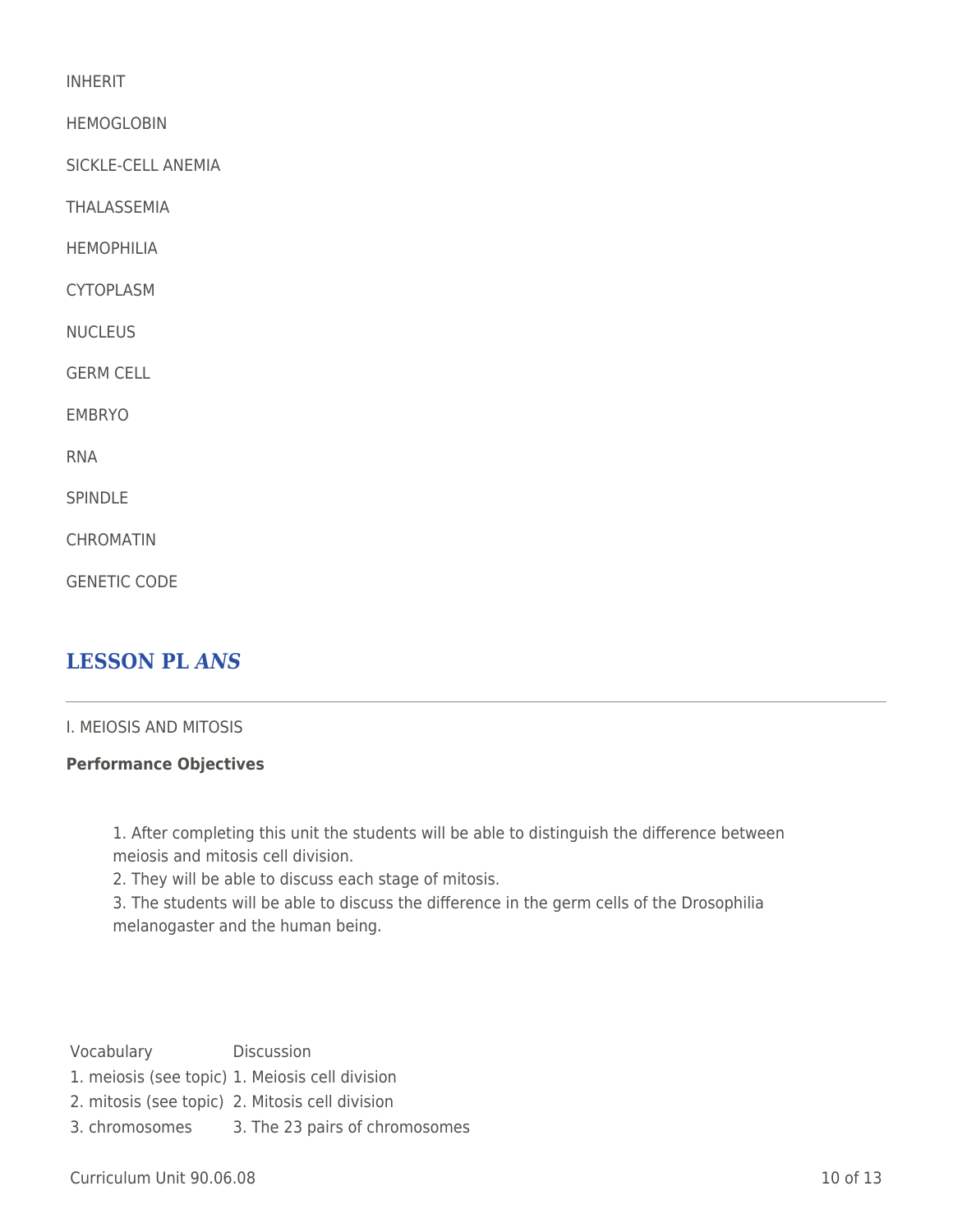Mitosis cell division Meiosis cell division (see drawing) (Sex cells produced) Interphase

- 1. Prophase Stage XX—female XX—female
- 2. Metaphase Stage XY—male X—male
- 3. Anaphase Stage human beings Drosophilia
- 4. Telophase Stage melanogaster
- II. HEREDITY

1. The students will do a library investigation on Gregor Mendel to be presented in class.

2. The students will do a classroom investigation on hereditary characteristics.

3. The students will do a field investigation at the Connecticut Agriculture Center to observe the growth of various plants.

### *Vocabulary*

- 1. heredity
- 2. chromosomes
- 3. hybrid
- 4. genetics
- 5. traits
- 6. characters
- 7. gene

### *Materials*

- 1. graph paper (3 sheets)
- 2. meter stick
- 3. pencil

*Procedures On a graph the students will plot their height according to age and sex. The students will be put into groups of 4. The students will then use a meter stick to measure each others height, and record it on the graph paper according to sex and age. The students will then share the groups measurements with the class, the class will record the measurements according to age and sex. The teacher will record the same measurements on the board.* The students will try to justify the variances in the sex, ages, and heights genetically.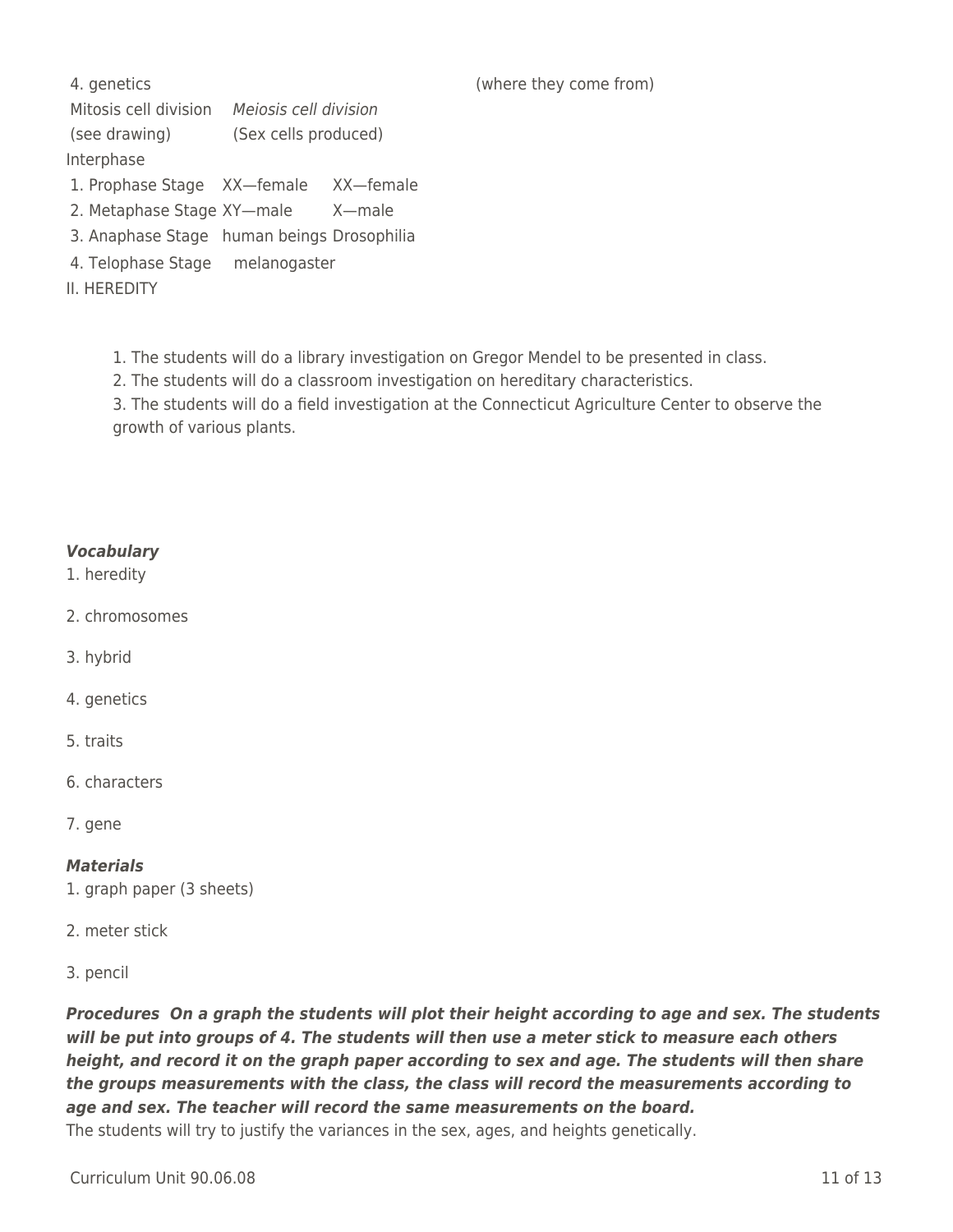### III. DISEASES

- 1. The students will use the library to write a report on one of the genetic diseases.
- 2. A resource person will discuss with the class three other genetic diseases of their choice.
- 3. The class will review the pedigree of all of the diseases.(see various diseases)

### *Genetic Diseases*

- 1. Marfan Syndrome
- 2. Sickle-Cell Anemia
- 3. Brachydactyly
- 4. Hemophilia
- 5. Cystic Fibrosis
- 6. Thalassemia

### *Vocabulary*

- 1. Hemophilia
- 2. Sickle-Cell Anemia
- 3. hemoglobin
- 4. trait
- 5. chromosome
- 6. gene

### **Notes**

1. Van Nostrand's Scientific Encyclopedia p. 464